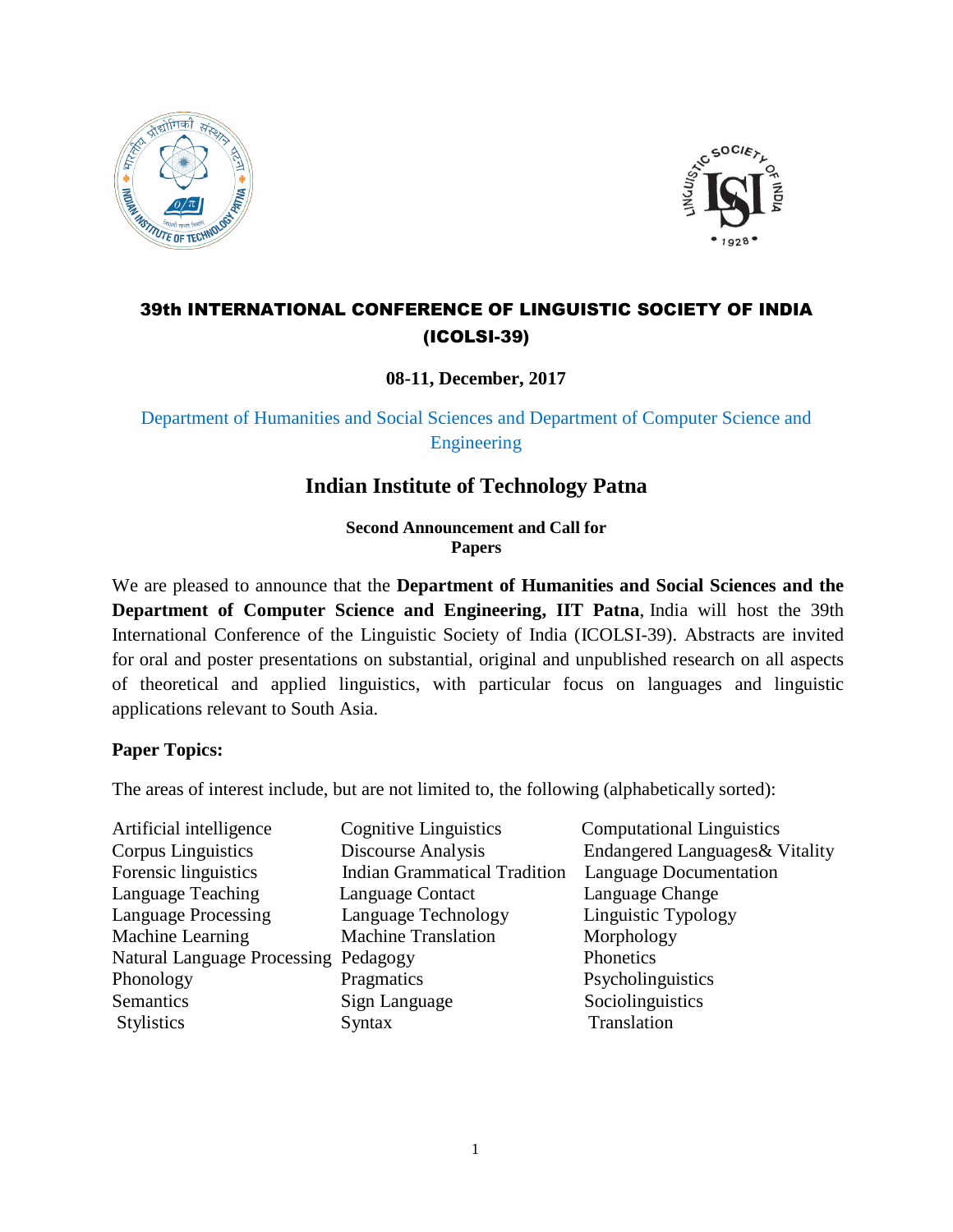*Keynote Speaker*

### **Professor P. K. Austin (SOAS, UK)**

### *Radhabai Katre Memorial Lecture***:**

### **Prof. Pramod Kumar Pandey (JNU, New Delhi).**

*Plenary Speakers:*

- **1. Prof. Pushpak Bhattacharyya (Director, IIT Patna)**
- **2. Prof. Caroline Féry, University of Frankfurt**
- **3. Prof. K.V. Subbarao (University of Hyderabad)**
- **4. Prof. Shreesh Chaudhary (IIT Madras)**

### **Special Sessions**

ICOLSI 39 will have special sessions on Natural language Processing, Machine Learning and Artificial Intelligence focusing on the interface of language and technology especially for the lesser known languages of Eastern India.

### *Plenary Speakers for Special Sessions:*

- **1. Prof. Girish Nath Jha (JNU, New Delhi)**
- **2. Ms. Kalika Bali (Microsoft Research- India)**
- **3. Dr. Niladri Dash (ISI, Kolkata)**

### **Awards**

*D.P.Pattanayak Award*: For the best conference paper by a student in Applied Linguistics.

*Bh. Krishnamurti Award*: For the best conference paper by a student on any discipline other than Applied Linguistics.

**Interested students may please send the full paper to the organizers on or before 31stOctober 2017.** 

### **Submission guidelines**:

Abstracts should be submitted in English and should be sent by August 20, 2017 at **<https://easychair.org/conferences/?conf=icolsi39>**. Participants are requested not to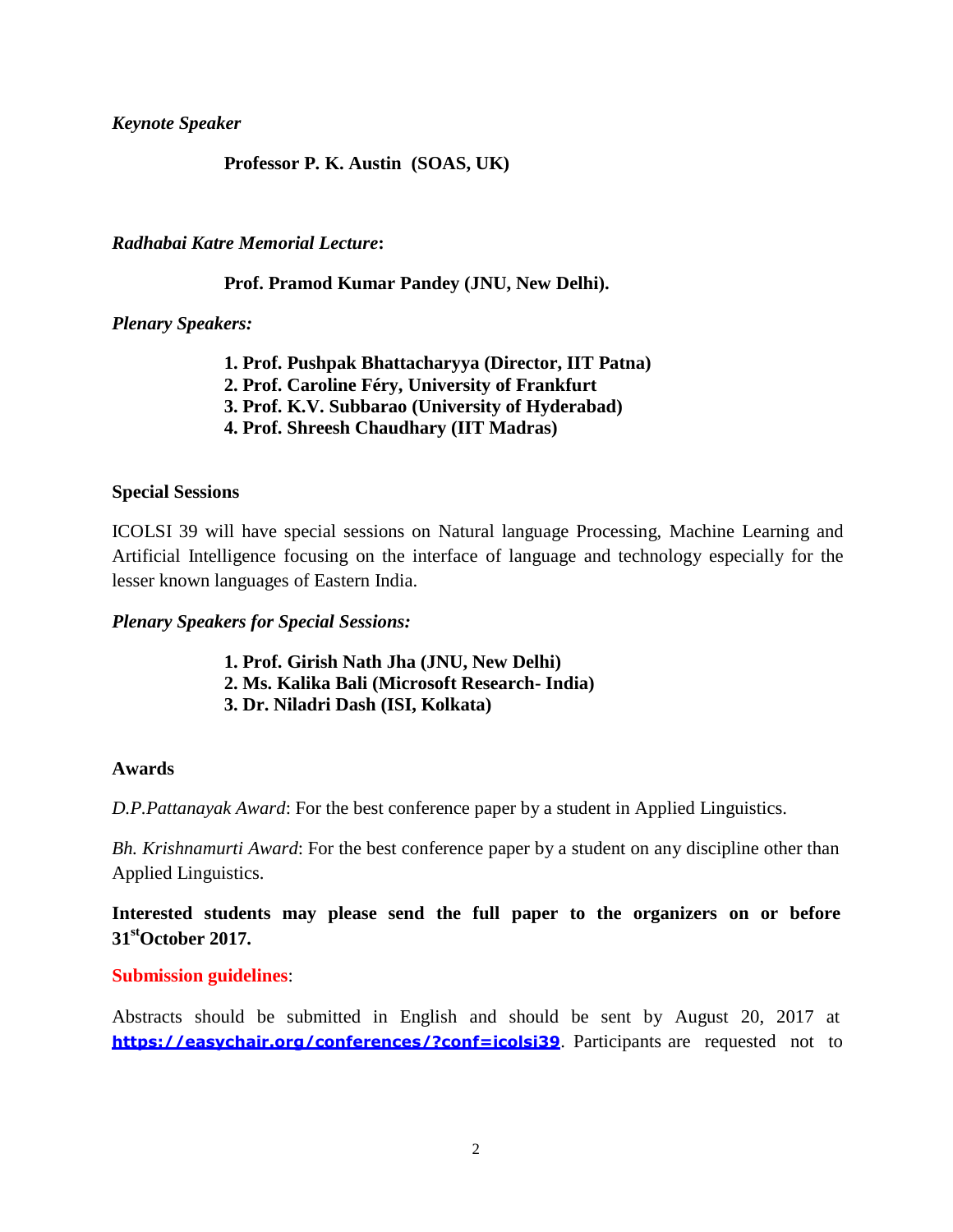include author details in the abstract and the final paper to facilitate blind review. A word file consisting of the name and affiliation of the author must be sent in a separate file.

Authors may submit no more than one individual or one joint (co-authored) proposal (ONLY ONE ABSTRACT PER AUTHOR). More than one entry will be rejected. The abstracts should be anonymous, and fit on at most 2 pages including examples, tables/figures and references (using 12-point TIMES NEW ROMAN with 1" margins).

Queries related to Abstract Submission may be addressed to Dr. Sweta Sinha at [icolsi39@gmail.com.](mailto:icolsi39@gmail.com) Or l[inguisticsiitp@gmail.com](mailto:linguisticsiitp@gmail.com).

Conference Information Page:

[http://www.iitp.ac.in/index.php/departments/humanities-and-social-sciences/events/upcoming](http://www.iitp.ac.in/index.php/departments/humanities-and-social-sciences/events/upcoming-events.html)[events.html](http://www.iitp.ac.in/index.php/departments/humanities-and-social-sciences/events/upcoming-events.html)

**All paper presenters have to be LSI members by the time they register for the conference.** 

### **Important Dates:**

| <b>Abstract submission deadline:</b> | <b>August 20, 2017</b>    |
|--------------------------------------|---------------------------|
| <b>Notification of acceptance:</b>   | <b>September 10, 2017</b> |
| <b>Submission of full paper:</b>     | <b>October 31, 2017</b>   |
| <b>Conference:</b>                   | December 8-11, 2017       |

# **Registration Fee:**

The registration fee is as follows:

| 1. Participants from SAARC countries | <b>Rs. 3000/-</b>       |
|--------------------------------------|-------------------------|
| (including India):                   |                         |
| 2. Students (India)                  | $Rs.1500/-$             |
| <b>3.</b> All others:                | <b>USD 150</b>          |
|                                      | (One hundred and fifty) |
|                                      | US dollars)             |
|                                      |                         |

Registration fee includes conference kit, modest accommodation and boarding facility for SAARC delegates. For local delegates, registration fee includes conference kit and refreshments only. Delegates who wish to have hotel accommodation at their own expense may contact the organizers well in advance at **[icolsi39@gmail.com.](mailto:icolsi39@gmail.com)** Modest accommodation will be provided to Paper Presenters on "first-come, first served" basis (depending upon receipt of the registration fee in advance). A list of hotels and similar facilities (to be booked and paid by the participants on their own) will be uploaded on the Linguistic Society of India web-site [\(www.lsi.org.in\)](http://www.lsi.org.in/) and the conference website in due course.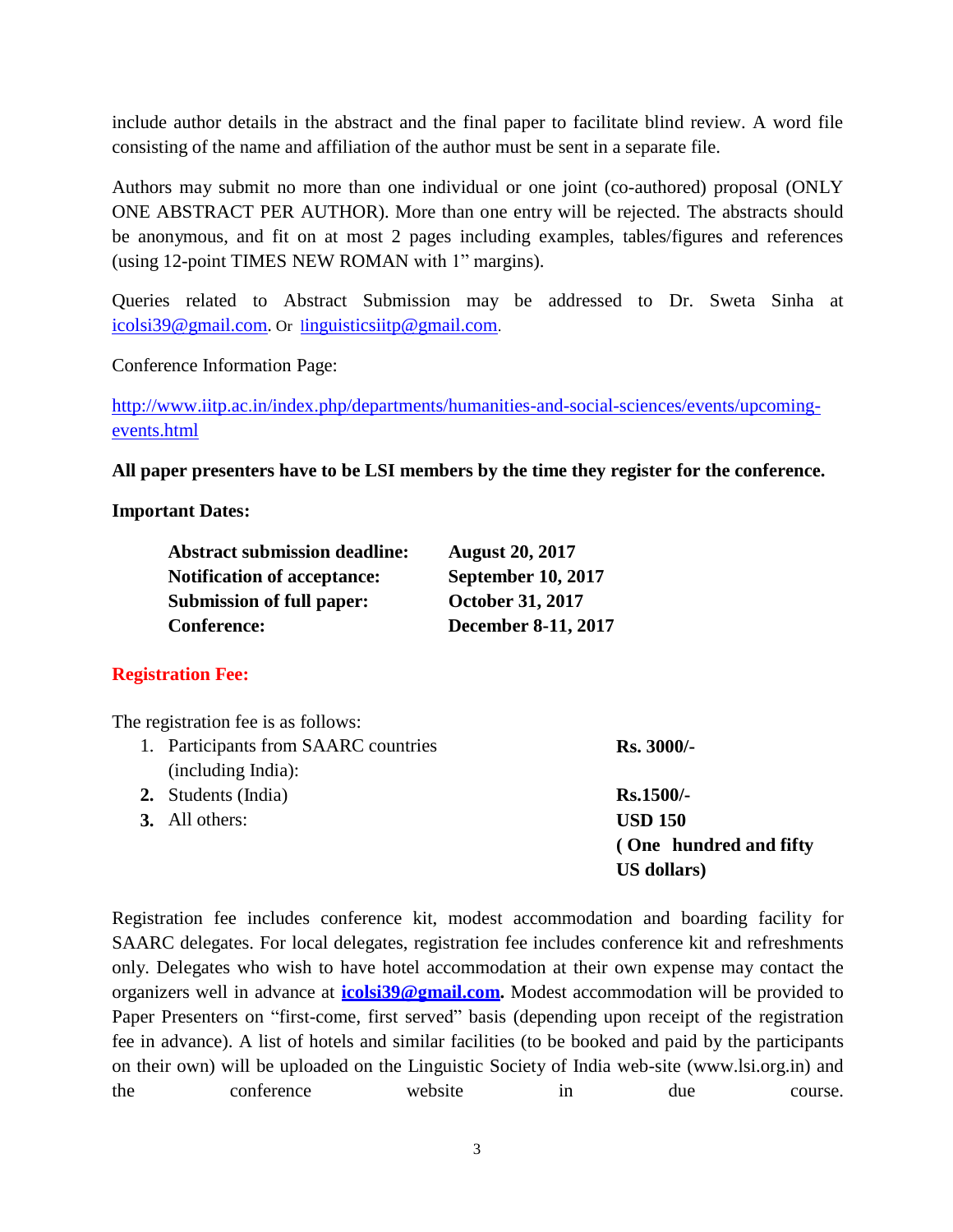#### **Please note that accompanying person(s), if any, also have to register.**

The Conference Registration Form should be sent along with the Fee payment in advance. This is obligatory for all paper presenters. We regret that we will be unable to accept late registrations.

#### **Mode of payment of Registration Fee:**

For Paper Presenters: Last date for paying Registration Fee (by Money Order / Bank transfer / DD: **30 September, 2017.**

**Mode of payment Bank Transfer**: The fee may be sent by Bank Transfer into the bank account of the Conference, with a scanned copy of the payment receipt being sent to **[icolsi39@gmail.com](mailto:icolsi39@gmail.com)**.

The details of the bank account of the Conference are:

Name of the Account: Registrar, IIT Patna Account Number: **30957551934** Name of the Bank: State Bank of India Name of the Branch: SBI, IIT Patna IFSC Code of the Branch: **SBIN0017164** MICR Code of the Bank and branch: 801002005 Swift code: **SBININBB156** 

### **For persons coming from abroad**:

Registration Fee (in Indian Rupees) may be paid in advance or through bank transfer.

#### **Conference Registration Form**:

The form can be downloaded f[rom www.lsi.org.in](http://www.lsi.org.in/) or conference website.

### **Travel:**

The participants are requested to make their own travel arrangements and arrange for funding from their respective organizations.

#### **Email address for all electronic correspondence**: [icolsi39@gmail.com](mailto:icolsi39@gmail.com).

#### **Membership of the LSI:**